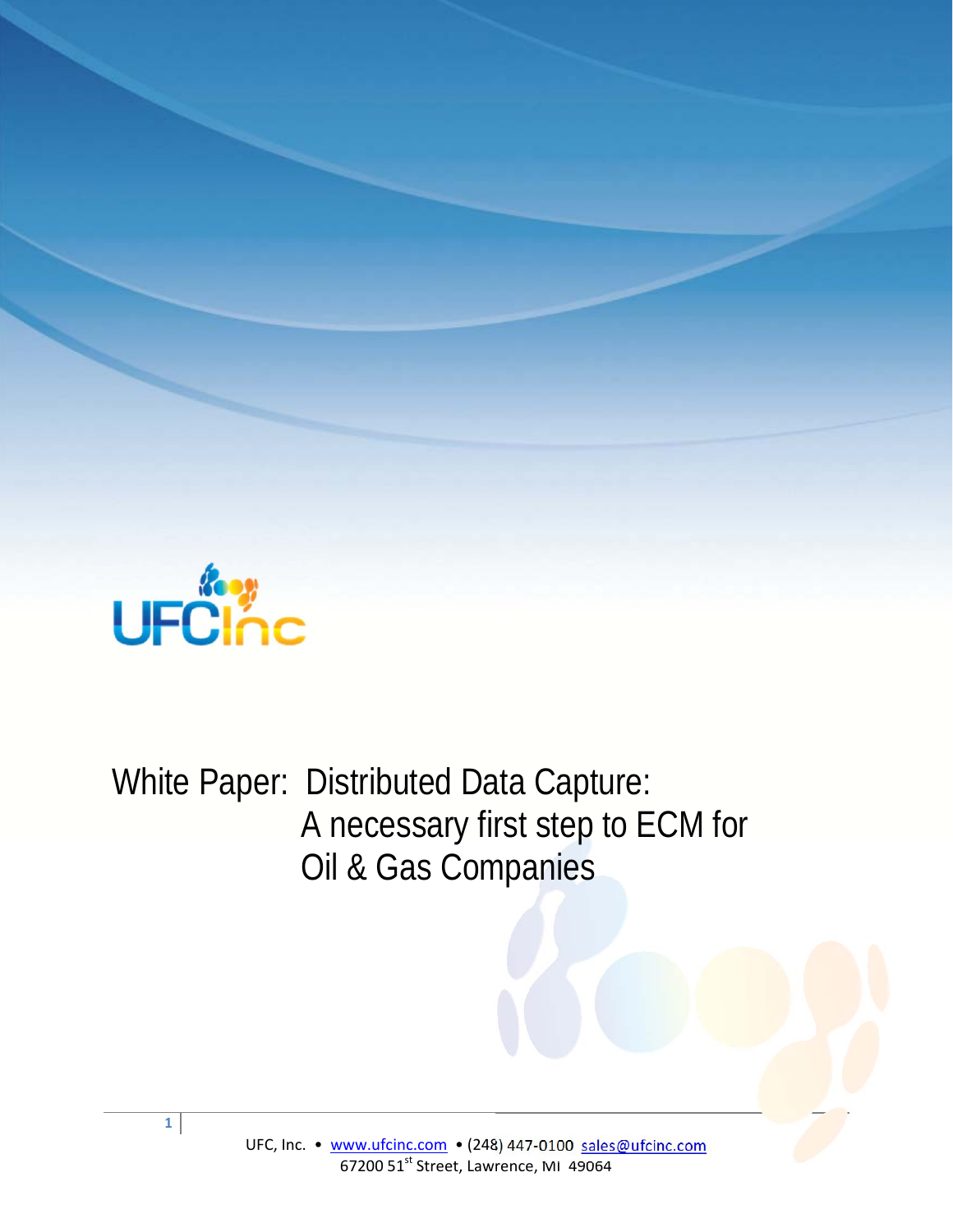

# **Table of Contents**

 $\overline{2}$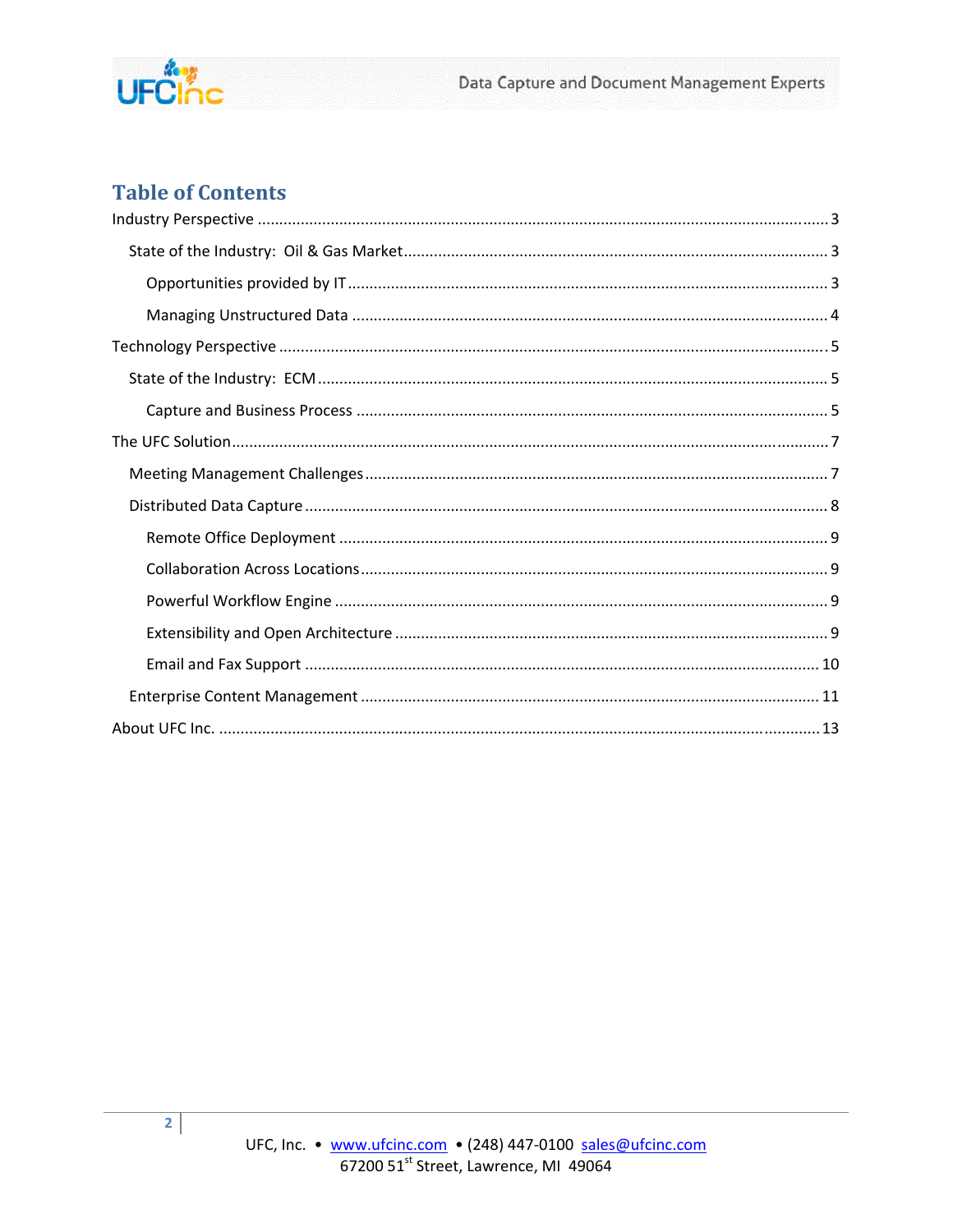

# **Industry Perspective**

## **State of the Industry: Oil & Gas Market**

According to IDC Energy Insights (Catherine Madden, Aug 2010), there is a significant opportunity for companies in the upstream industry to leverage information technology (IT) to improve and fulfill their business objectives. While the digital oilfield is driving the integration of new and old technology, it has resulted in new challenges for the industry, including an explosion in exploration and production (E&P) data. Of course, the nearly exponential growth in data has been exacerbated by the global structure of oil and gas companies and the human capital challenge within the industry. To achieve competitive advantage, exploration and production companies depend on access to nearly real‐time information. For oil and gas companies to secure new reserves and enhance existing reserves, information technology infrastructure needs to be aligned with the business objectives to ensure that data becomes enterprise intelligence without compromising security, speed of access, or the ability to collaborate. As such, information technology is a key pillar for the success of oil and gas companies.

Key IT Drivers and their associated areas of value include;

- Information technology that is aligned with the business challenges can improve visibility of operations, increase efficiency, improve the decision‐making process, and be a key enabler of improved profits and revenue.
- A solid data management foundation that supports sharing of information across domain teams and dispersed geographic resources will lead to better understanding and increased value.
- Enhanced collaboration technologies will reduce boundaries and support integrated operations, as well as enable access to a broader spectrum of knowledge workers.
- Demands upon security for upstream information only increase as network sharing grows between domains, geographies, and teams that are built from joint ventures.
- Increased standardization of systems architecture and IT support processes needs to be designed in close alignment with key business objectives.

### **Opportunities provided by IT**

The adoption of IT by the oil and gas industry, has helped to meet some of the most significant challenges in the industry, such as accessing and managing remote locations, improved insight into complex geological formations and deepwater conditions, and understanding the production potential of the reservoir.

IT has become pervasive across the oil and gas value chain and is integral to business success. It enables business operations and strategies from E&P and refining all the way to the fuel pump. It includes nearly all IT assets such as hardware, networks, instruments, and software that creates, transforms, manages, or delivers information to anywhere within the enterprise.

IT investments are largely motivated by the desire to attain business goals. According to IDC's *2010 Vertical Group Survey* of 144 oil and gas companies conducted in January 2010, investment in IT for the next year will be motivated primarily by increasing company revenue and productivity.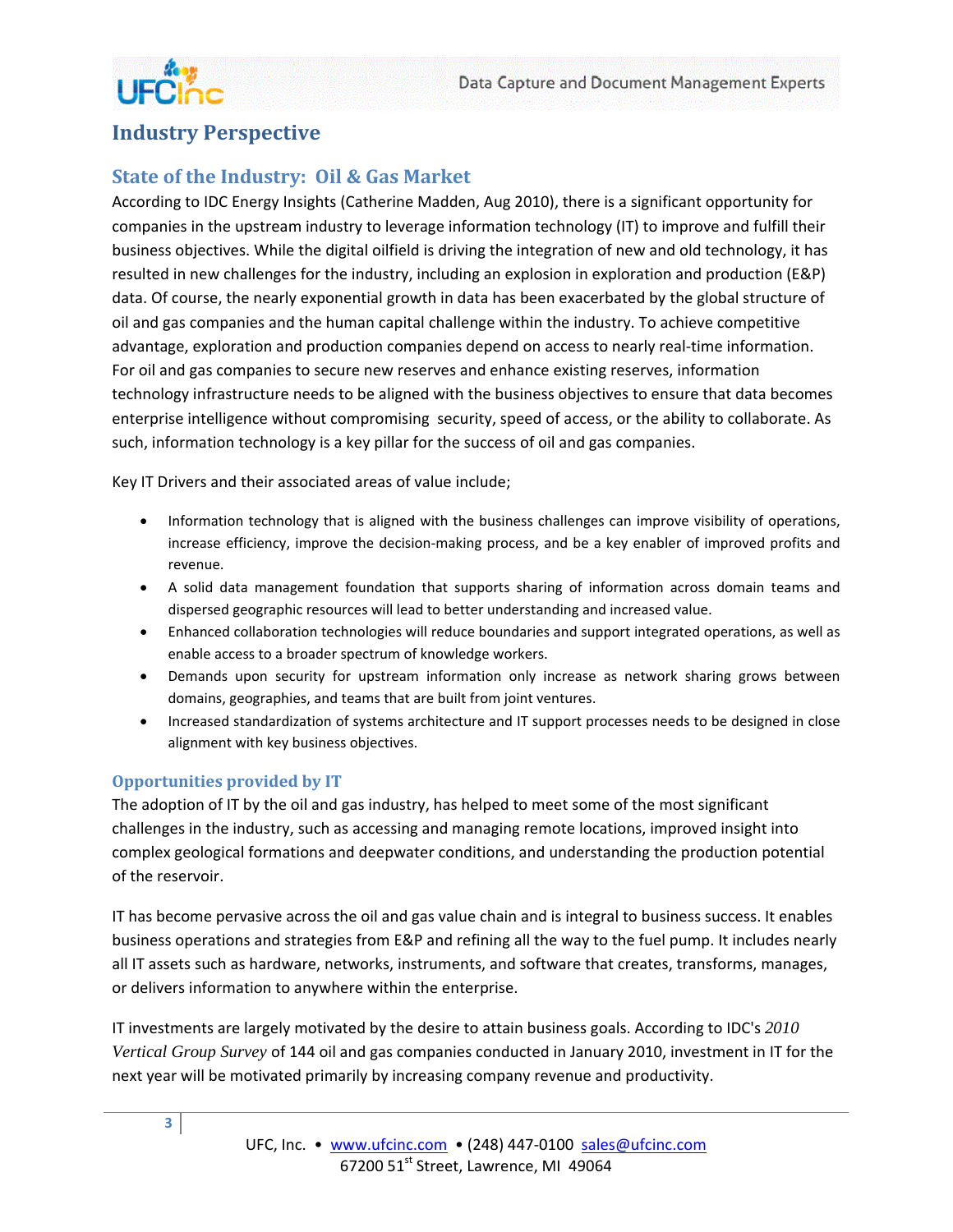

Based on the derived benefits from the opportunities provided by IT, many leading oil and gas companies are leveraging IT for superior performance. IT plays a vital role in creating and supporting a competitive advantage and opportunities in three key areas:

| <b>Competitive Advantage and Opportunities</b>          | <b>UFC Inc. Solution Fit</b>                            |
|---------------------------------------------------------|---------------------------------------------------------|
| Managing and integrating IT infrastructures -           | UFC fits best within the back-office portion of a       |
| consisting of three primary focus areas of integration: | company's integration plan by helping reduce many of    |
| back office, seismic processing and geological and      | the paper-based processes and automating workflow       |
| geophysical (G&G) interpretation.                       | tasks.                                                  |
| Accelerating business insight - primarily focused on    | UFC can increase speed to access by enabling remote     |
| increasing speed of access and reducing non-productive  | capture of information, reducing human involvement in   |
| events.                                                 | manual entry of metadata information - thus             |
|                                                         | eliminating many manual tasks.                          |
| Connecting people, partners and business - focused on   | UFC can be best positioned to help address this area by |
| providing collaboration and access to information       | helping with the exchange of documents in a secure      |
| between people, partners and across the business        | environment and the ability to collaborate and solve    |
| locations.                                              | critical business problems while accessing the same     |
|                                                         | data and information.                                   |

### **Managing Unstructured Data**

The exponential growth of structured and unstructured data is fueling the growth of information life‐ cycle management for upstream. Unstructured data is becoming increasingly difficult to manage, yet these data sources are critical to meet regulatory requirements. Searching unstructured data is often unproductive, and it can consume cycles that could be used for higher‐value tasks.

For asset-intensive industries like oil and gas that are continuously involved in large projects, getting multiple parties together to share information has always been a challenge. Then, too, many of the newer sources of oil require more joint ventures. The holy grail is to be able to have a consistent view of up-to-date information across the project life cycle — from design bidding, to design, to construction bidding, to construction, to as built, to operations and maintenance, and, finally, to retirement of the asset. Sharing specifications, drawings, and other documents, while ensuring appropriate approvals, has always been labor intensive and subject to version confusion.

As described in the following sections, UFC's suite of products including ECM functionality can help fulfill the need for a consistent view of information throughout the project lifecycle. Additionally engineering drawings can be better managed with the MuWave Engineering Drawing tracking offering developed by UFC.

**4**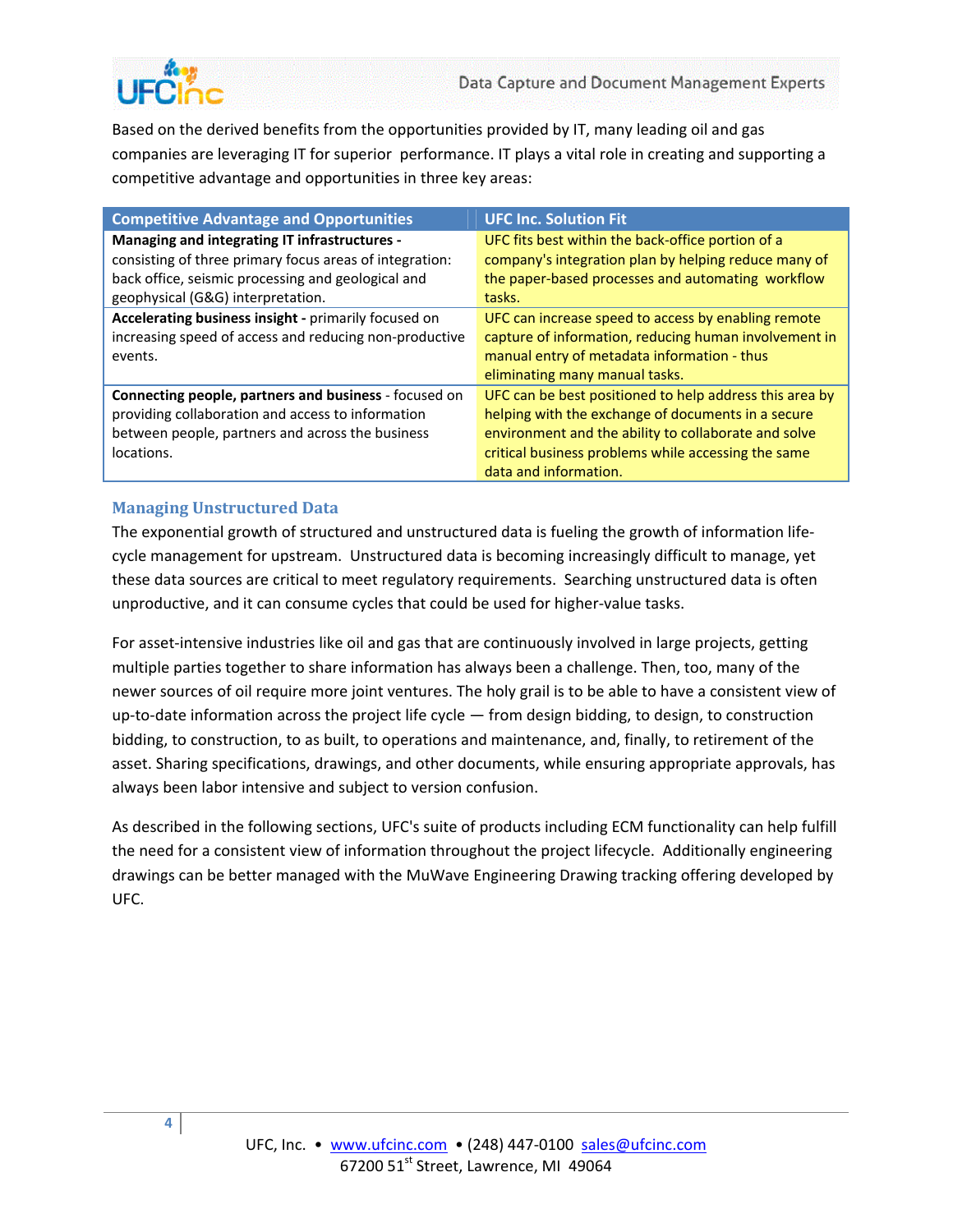

# **Technology Perspective**

## **State of the Industry: ECM**

#### **Capture and Business Process**

According to AIIM, Market Intelligence, Capture and Business Process 2010, there has been a slow but steady increase in the number of organizations transitioning from basic scanning of paper documents for archive, to the more sophisticated recognition and capture of multi-format content as input to business processes. They have frequently recorded a strong return on investment performance from these scanning and capture projects, but, as evidenced by this year's results, there is a considerable variation in levels of adoption and maturity across this increasingly broad spectrum of activities.

#### **Key Findings of the AIIM Report;**

- The strongest driver for scanning and capture is improved searchability and knowledge sharing across the business, followed by productivity improvements, reduced office costs and better customer service.
- 66% of responding organizations have a formal scan-to-archive process, and 47% utilize some form of workflow, but only 16% scan and extract data to a process. When scanning to archive, only half use automatic recognition of metadata for indexing.
- 39% of responding organizations reach positive payback on their investments in scanning, capture and BPM within 12 months, rising to 60% within 18 months. Automatic document classification shows a particularly high return for the 19% of respondents utilizing it.
- Improved process productivity and process quality produce significant financial savings, but respondents were as likely to cite better knowledge sharing and access as providing significant financial return.
- 61% of respondents are processing scanned images, 30% are processing electronic Office files and emails, and 26% are processing faxes for data capture prior to process.
- Only 14% of organizations are using capture and BPM across multiple processes and departments.
- The most popular enterprise systems to be capture‐enabled are Finance, Line of Business and HR, followed by Service, Claims and Case Processing. Generally, only half of these systems are enabled and integrated at a process level.
- 60% of respondents have one or more capture and BPM systems. Of these, 80% are looking to converge to a single system.
- Resistance to change, and a lack of awareness of the possibilities of BPM were indicated as the most commonly encountered management issues arising in a capture and BPM project. Difficulties of integration with other systems, and time taken to map processes, were the biggest technical issues.

#### **Scan‐to‐Archive vs. Capture‐to‐Process**

Despite the fact that 82% of our respondents undertake coordinated scanning, only 16% are capturing data for use in a process, rising only to 27% even for the largest organizations. This does not necessarily mean that documents and forms are not being work‐flowed through processes, but that data is either being manually re‐keyed, or is not fundamental to the process. Of the 66% of organizations scanning to archive, half are not using data capture to assist with indexing and are manually applying metadata, although a significant proportion are capturing full text for subsequent blanket searches.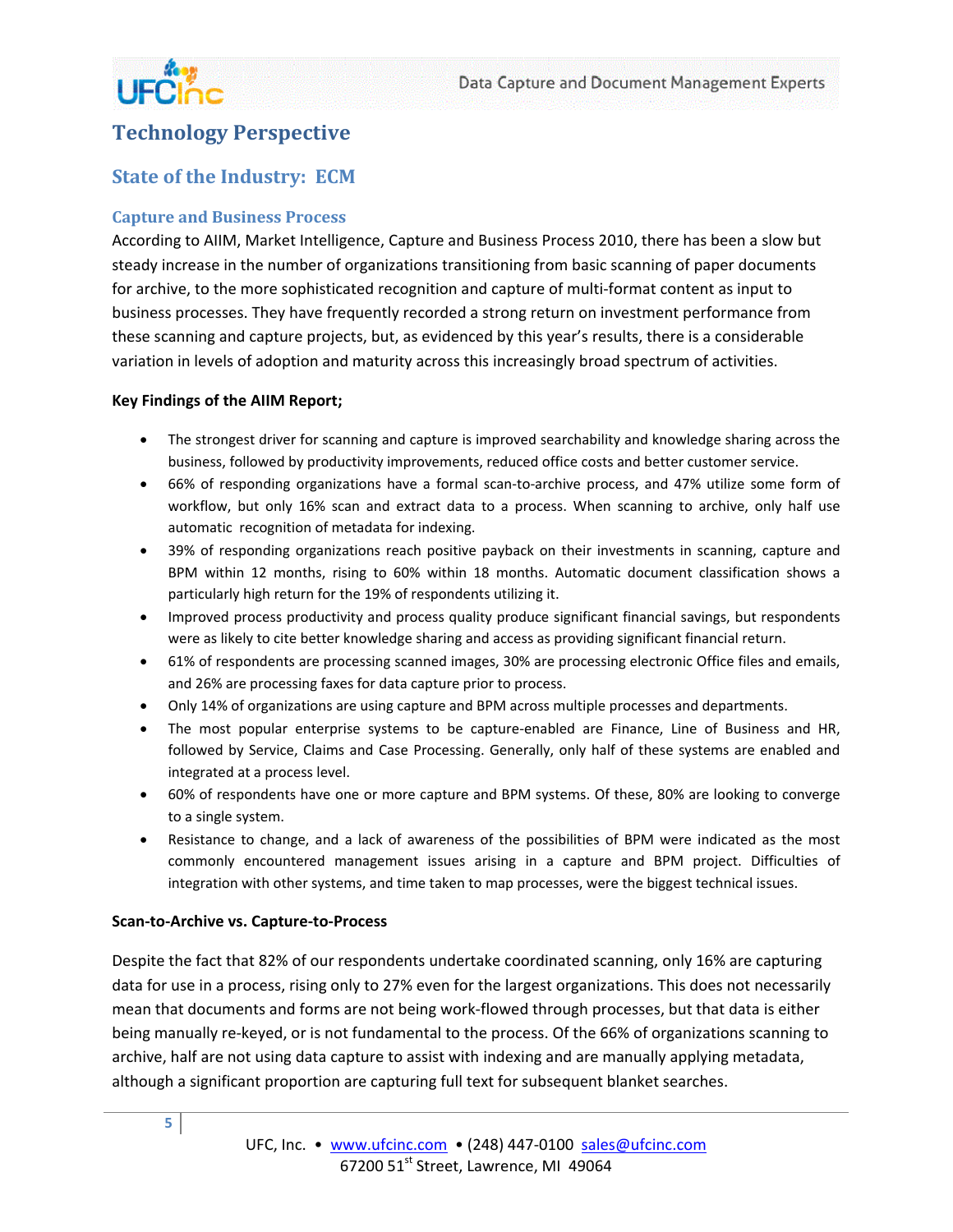

AIIM Question: How would you describe the highest level of image capture in your business unit (across *in‐house and outsource)?*



Given the ubiquity of forms used across all sizes of organization, and the potential return on investment there is considerable opportunity for savings, increased knowledge sharing and productivity in the use of data capture and automated forms processing. This is a powerful combination of benefits that UFC is uniquely positioned to provide, as described later in further detail.

**6**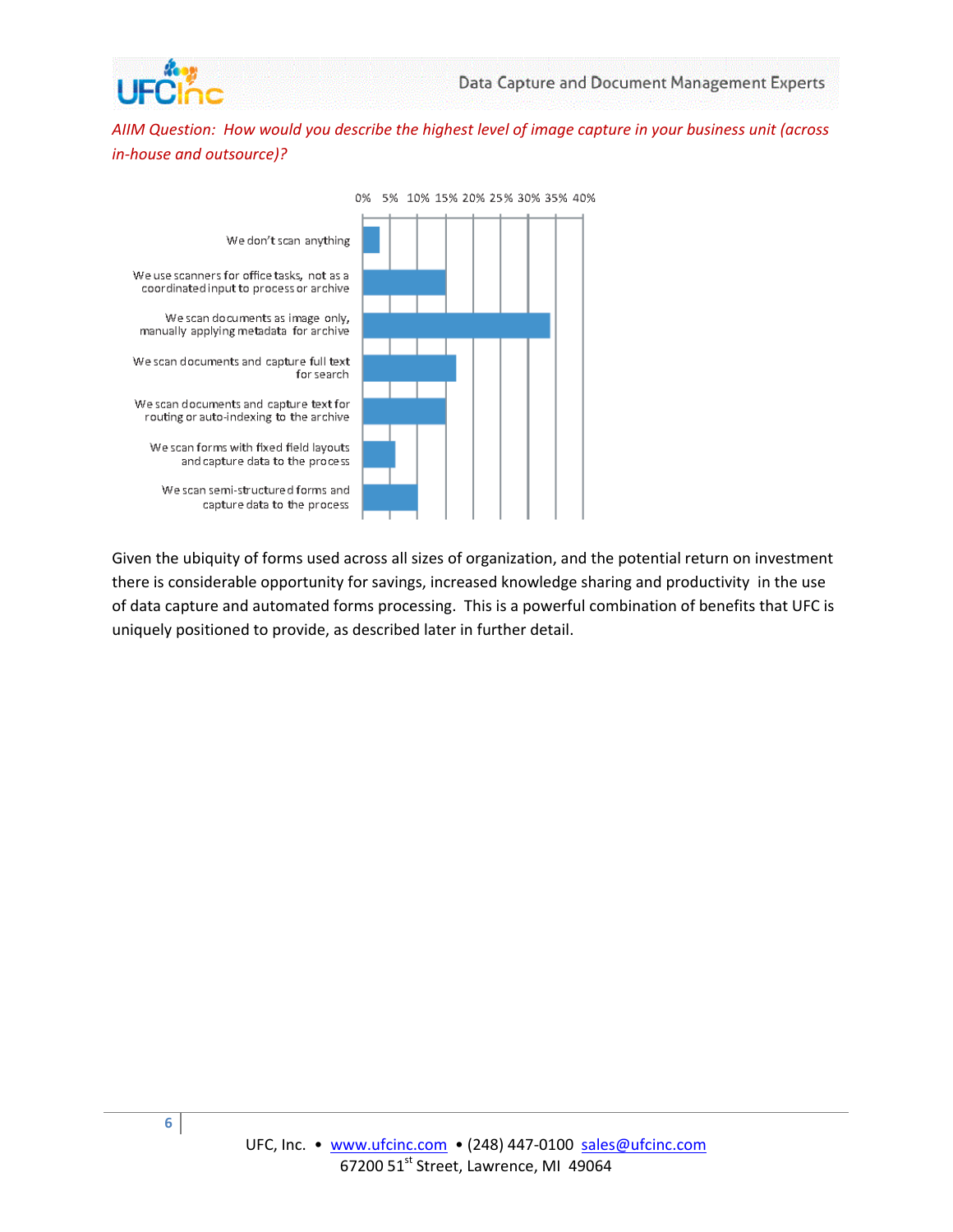

# **The UFC Solution**

In today's marketplace, reliable access to information is central in obtaining maximum value from these assets and is key to sustaining competitive advantage. Over the next five years, oil and gas companies will become only more dependent on hardware, software, and IT services to meet the global demand for hydrocarbons. Oil and gas companies need an information architecture that not only supports the diverse upstream environments globally but also provides a platform to drive performance improvements. IT needs to support integration with and access to relevant information, but do so in a way that can be easily deployed to address a departmental need, quickly, cost effectively and with minimal disruption to the organization.

Executives and Line‐of‐Business professionals recognize the value in a holistic enterprise‐wide solution, yet numerous impediments often hinder an organization's ability to accurately assess the undertaking's feasibility, rapidly make a decision and smoothly manage the deployment to successful completion. One thing is certain: success first starts with finding, capturing and managing an enormous amount of relevant content through internal and often external work processes.

UFC Inc is a consulting, integration and solutions firm preferred by clients in the Oil and Gas Industry for our quality, innovation and integration expertise. UFC provides capture, enterprise content management software, support and integration services ‐ based on a flexible architecture and common set of applications for collecting, classifying, retaining, migrating, securing and accessing information – all at the lowest cost of ownership.

Unlike vendors that deliver generalized ECM products with centralized or consolidated architectures, or support few applications and data types, UFC delivers the most comprehensive solution, specifically tailored for the Oil and Gas customer. The distributed nature of the solution along with UFC's extensive expertise and unique approach makes it ideal for the Oil and Gas company with remote offices that have limited storage space, minimal IT infrastructure or technical support. Remote locations realize significant improvement in operational efficiencies, improved collaboration, a reduction in storage costs ‐ without sacrificing centralized control or visibility of information. From capturing personnel information such as fuel cards and human resource forms to capturing and storing engineering drawings and correspondence, UFC provides the Oil and Gas industry the ability to reduce paper transaction costs while increasing their data processing efficiencies.

## **Meeting Management Challenges**

Many leading companies come to UFC for our expertise in the oil and gas industry, the unique selection of information management technology that we offer, and our innovation and unique approach in solving data management challenges. UFC has been delivering solutions to the oil and gas industry for over 10 years and to some of the biggest names in the industry.

Oil and gas organizations face several ongoing management challenges.

knowledge workers are dispersed across divisions, geographies and time zones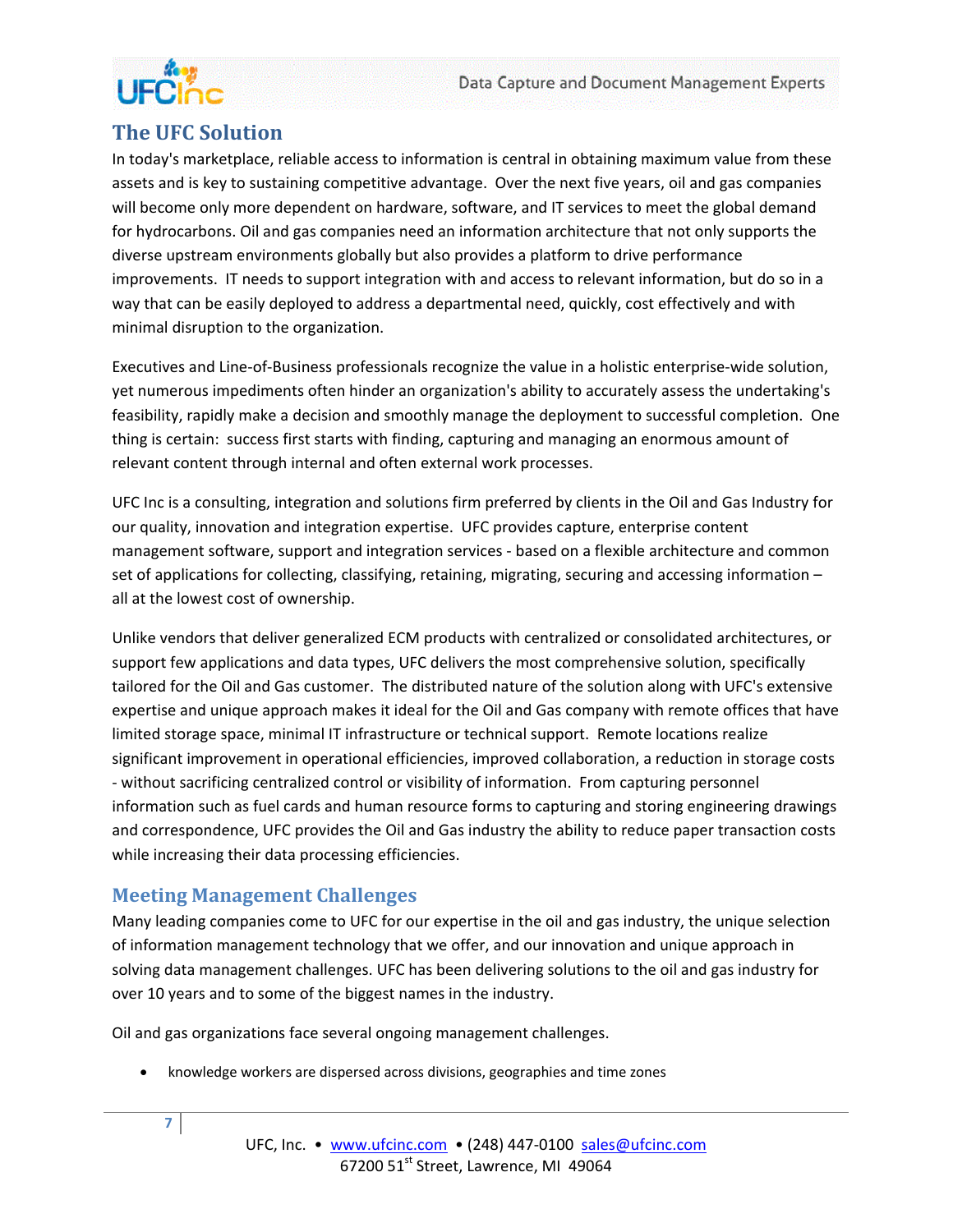

- the data is often inaccessible or stored without any underlying organization, making it difficult and costly to find, retrieve, use and share
- much of the content is inconsistent, in different systems or in paper form
- adhoc or one-off processes proliferate across the company, generating additional cost while limiting management visibility
- much legacy information is paper-based, stored in boxes in distributed locations
- an inability to capture content and records greatly increases risk of regulatory non‐compliance

To help overcome these challenges, UFC Inc offers an integrated set of capabilities as part of a broader Enterprise Content Management Solution including;

| <b>Solution</b>                      | <b>Benefit</b>                                                                                                                                                 |
|--------------------------------------|----------------------------------------------------------------------------------------------------------------------------------------------------------------|
| <b>Distributed Data Capture</b>      | Automates the conversion of paper and other electronic documents from<br>centralized or remote locations into a centralized, business-ready system             |
| <b>Workflow Automation</b>           | Easily create complex workflow processes across a geographically<br>distributed environment                                                                    |
| <b>Enterprise Content Management</b> | Capture, manage and share all upstream and downstream content in a<br>secure repository supporting all business and IT needs including<br>engineering drawings |

These products help accelerate knowledge management, while reducing overall cost and risk to the organization.

## **Distributed Data Capture**

Quillix Capture, a critical component to UFC's portfolio offering, is a distributed capture process management system that streamlines the process of acquiring and creating documents. Its innovative Web Client provides scanning, importing and indexing of documents easily from anywhere around the world. With Quillix Capture, an organization can;

- Capture documents easily from anywhere around the world
- Capture and index large volumes of documents securely and efficiently
- Automate complex capture and indexing tasks
- Import and process email and faxes
- Ensure corporate compliance by managing and monitoring incoming documents
- Easily integrate with third‐party and legacy systems

Quillix Capture was designed from the very beginning to be distributed. This technology was pioneered in late 1999 with a vision of capturing documents from anywhere around the world with an easy to deploy web-based capture client, while other capture companies were focusing on thick capture clients and proprietary scanning hardware. As browser technology matured and internet bandwidth increased, this **thin client** capture application became the main capture application, the product focus has been on building **production capture features** into the thin Quillix Capture Client.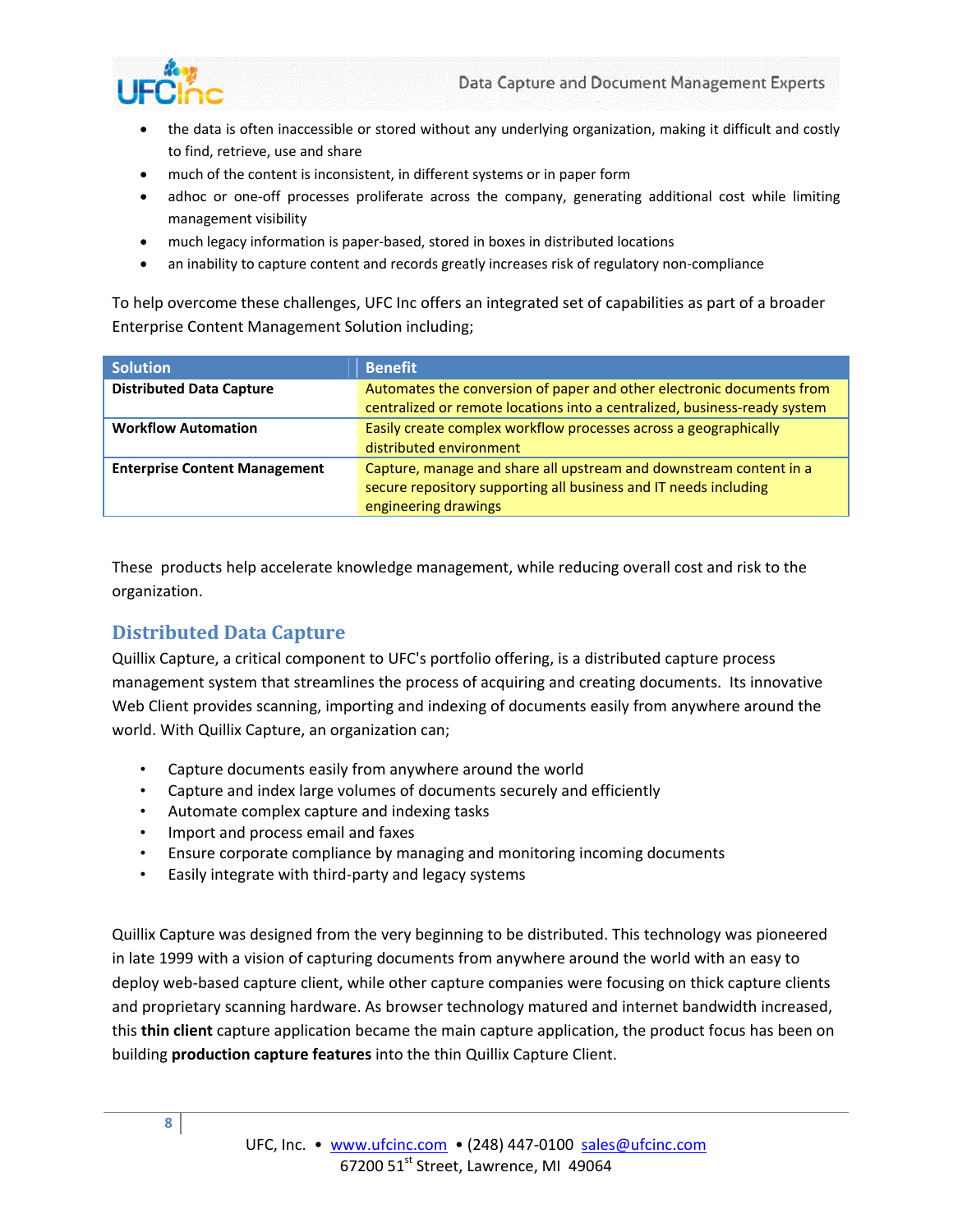

#### **Remote Office Deployment**

The Quillix Capture Client delivers production capture features into a thin browser‐based application that is easily deployed to any desktop in the world with an internet connection and a browser. Documents can be scanned with any TWAIN scanner or imported from the desktop. Getting documents from their source into a repository is an easy and straightforward process where documents are securely transmitted from the Quillix Capture Client to the Quillix Server one at a time, or in bulk over an internet connection.

### **Collaboration Across Locations**

Quillix Capture does more than just remote scanning and uploading of documents from distributed locations, it allows people in different locations around the world to work together to accomplish sophisticated capture tasks.

The product uses a unique business process engine complete with a visual workflow designer and flexible processing queues to allow people to work together across locations or across the world. Scanning, indexing, approving and storing can all occur in different locations, making Quillix the most flexible and adaptable capture application available.

### **Powerful Workflow Engine**

The power behind the Quillix Capture system is its one‐of‐a‐kind business process engine. Developed by business process automation experts with over 30 years combined workflow and business process automation experience, Quillix Capture addresses document capture automation like no other capture product on the market.

Quillix Capture includes an integrated Visual Process Designer for designing capture processes easily and efficiently. This capability allows analysts and administrators to create business processes visually by simply drawing a map. Powerful and flexible business processing rules are implemented through datadriven wizards and easy to use visual dialogs.

When it comes to automating document capture, Quillix stands alone in its ability to create flexible document capture processes on the fly and with ease. No programming is required. It also includes many Enterprise Class features for managing large sophisticated capture processes, such as process templates and the ability to import and export processes between test, development and production capture systems. In addition, Quillix Capture is integrated with Active Directory Services and LDAP for management of user accounts on a large scale.

### **Extensibility and Open Architecture**

Quillix Capture is completely extensible through its Quillix Server eXtension (QSX) architecture, allowing third‐party developers and integrators to create fully plug‐able processing modules for Quillix. The Quillix Development Team uses this architecture in‐house to develop modules for Quillix including Barcode Recognition, OCR/ICR, PDF Conversion and many others.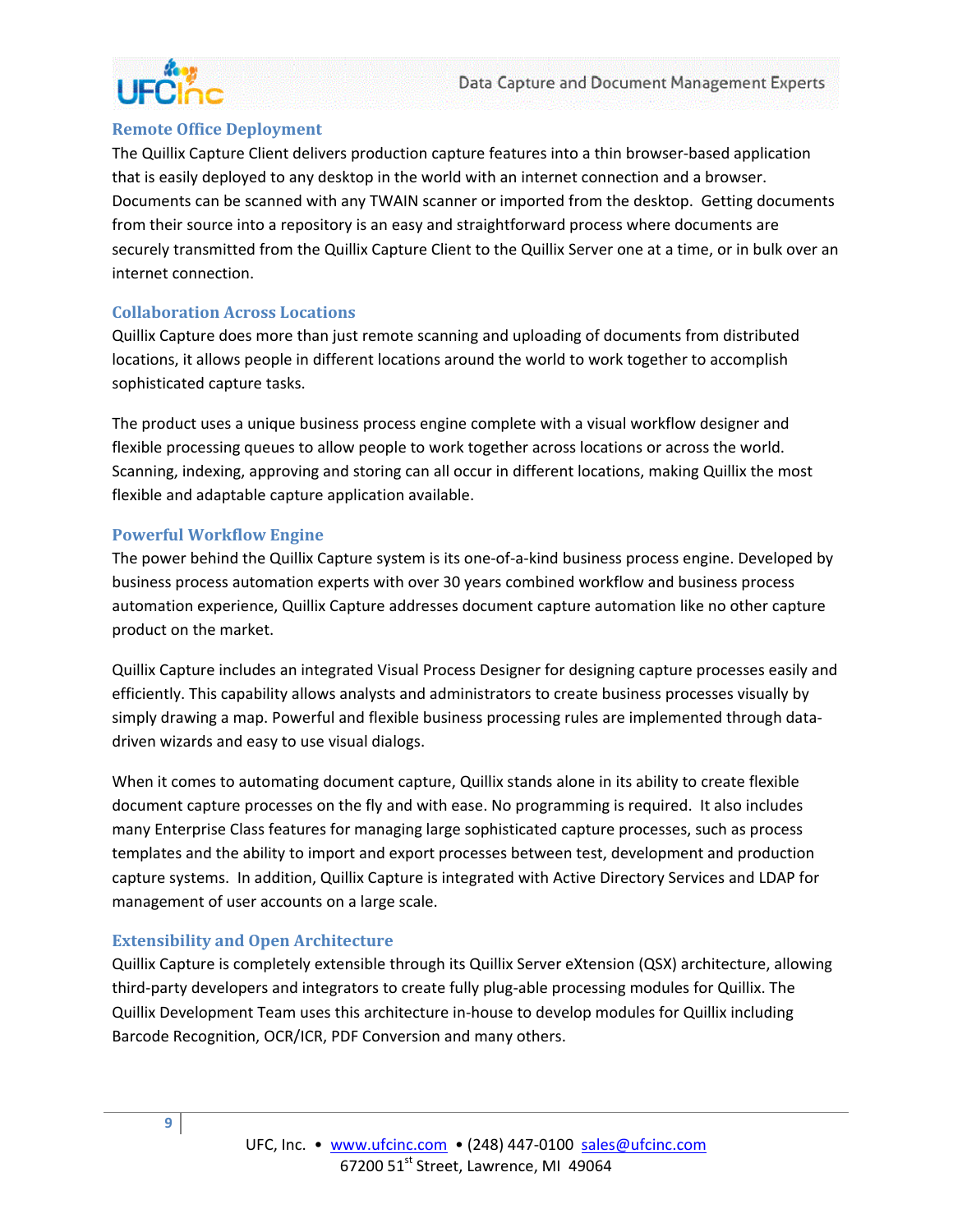

### **Email and Fax Support**

Capturing and managing email communications has become a high priority for many organizations. Quillix Capture is a complete capture solution, providing options for capturing all organizational documents and information from a single platform. The Email Gateway for Quillix Capture is a specialized Input Source that monitors POP3 and IMAP email boxes for incoming mail, and imports email from monitored mailboxes into Quillix Capture for processing.

The Email Gateway and the Quillix Capture system provide a complete solution for automating Email capture, providing intermediate processing of email and attachments, and archival of email and attachments in a document repository.

Email Gateway Features Include;

- Works with POP3 or IMAP servers
- Handles an unlimited number of mailboxes simultaneously
- Captures messages along with attachments and imports them to Quillix for processing
- Handles all email attachments and splits images apart into individual pages
- Rules for rejection of messages from unauthorized addresses
- Rules for rejection of messages with invalid attachments or image DPIs
- Automated reply capability for acknowledgement of processing
- Options for deleting processed messages or moving them to a folder
- Indexing of documents and batches using metadata from each email message
- Provides access to all message metadata such as subject, body, from names and addresses
- Provides built‐in advanced Visual Basic scripting

Faxed documents present a capture problem for two reasons. They often arrive in an organization as paper from fax machines. And with multiple fax lines, they arrive in very large volume. Because of these reasons, scanning and indexing paper faxes by traditional means can be costly and time consuming.

Quillix Capture works with leading fax server providers to make capturing faxes easy. The Quillix Fax input source (optional) provides a direct interface with leading fax server software from Captaris and Biscom. The Quillix Fax input source automatically monitors fax mail boxes and imports faxes for processing as soon as they are received by the fax server.

Fax Features and Benefits;

- Save time and money stop scanning paper faxes
- Scales to handle any number of fax servers
- Batch‐level indexes are created from fax information
- Direct fax server integration for high performance
- Simple and easy to manage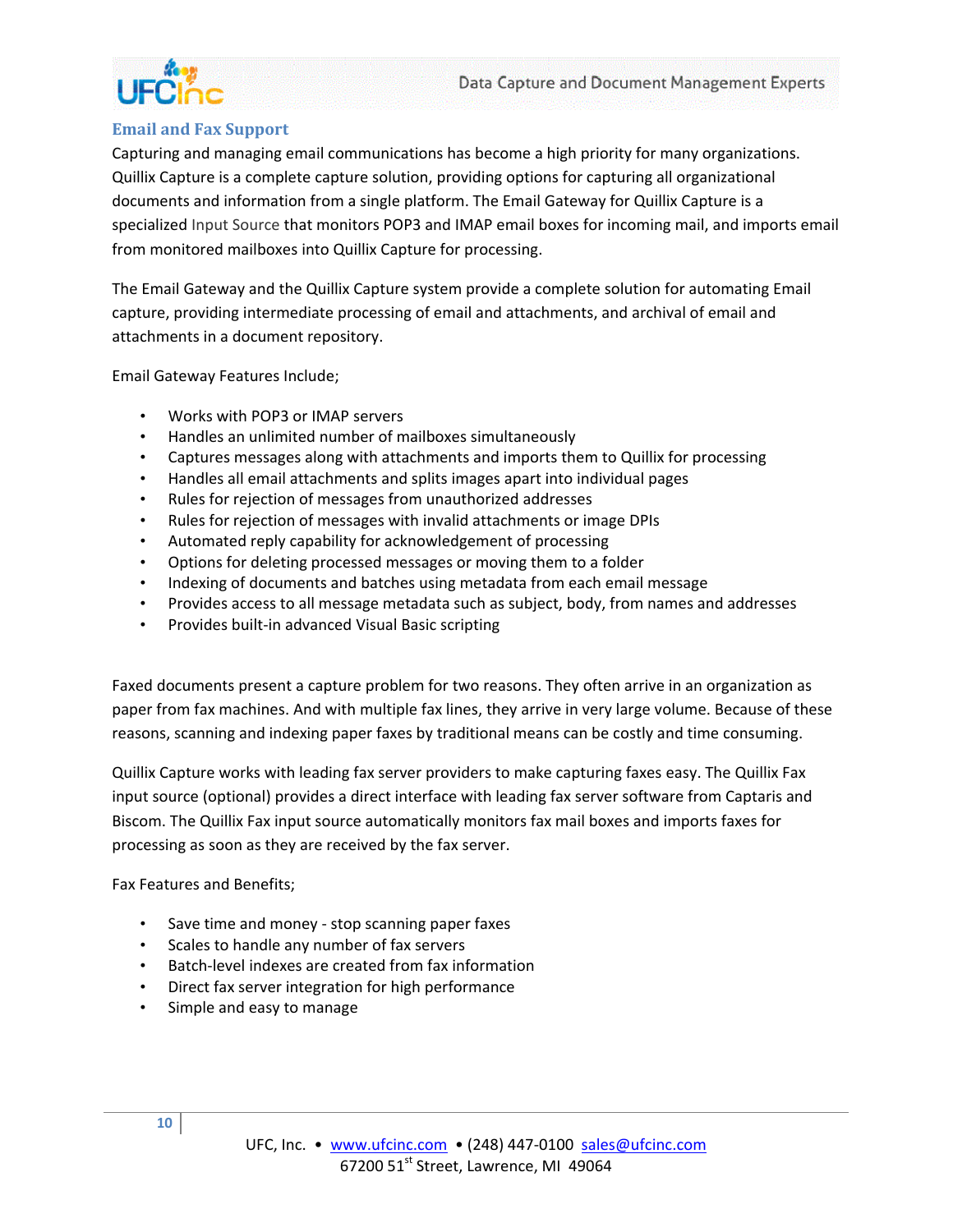

Using the Quillix Fax input source, faxes can be automatically directed to the appropriate people and processes before being stored in a document repository. Certain fax attributes such as ANI (Caller ID) and Receive Date can be used for indexes or database lookup key fields.

## **Enterprise Content Management**

There is a significant opportunity for companies in both upstream and downstream industry to leverage information technology (IT) to improve and fulfill their business objectives. Of course, the nearly exponential growth in data has been exacerbated by the global structure of oil and gas companies and the human capital challenge within the industry. To achieve competitive advantage, oil and gas companies depend on access to nearly real‐time information. For these companies to succeed and compete, information technology infrastructure and access to data needs to be aligned with the business objectives to ensure that data becomes enterprise intelligence without compromising security, speed of access, or the ability to collaborate.

As such, enterprise content management is a key pillar for long-term success of oil and gas companies;

- Information technology that is aligned with the business challenges can improve visibility of operations, increase efficiency, improve the decision‐making process, and be a key enabler of improved profits and revenue.
- A solid data management foundation that supports sharing of information across domain teams and dispersed geographic resources will lead to better understanding and increased value.
- Enhanced workflow technologies will reduce boundaries and support integrated operations, as well as enable access to a broader spectrum of knowledge workers.
- Improved efficiency at remote locations and offices by reducing administrative burden and associated resource and storage costs associated paper‐based tasks.

Laserfiche, a critical component to UFC's portfolio of solutions, is a robust and scalable Enterprise Content Management (ECM) suite of products designed to address complex business requirements by allowing companies to more efficiently and cost effectively capture, manage, store, preserve and deliver content and documents. It enables companies to integrate legacy systems, third‐party databases and information from various business applications with paper and electronic documents. With the platform's comprehensive search and retrieval capabilities, any information a user needs is right on his or the desktop. Full‐text index and other precision search features reduce time lost on hard‐copy file retrieval, and users can also take advantage of capabilities such as redaction and electronic "sticky" notes.

Unlike most ECM vendors, Laserfiche supports both distributed and centralized capture models and supports both Microsoft and Oracle databases. This modular and extensible platform makes it a preferred solution for companies within the Oil & Gas Industry by helping to create, collect, transform, track, manage and deliver information anywhere within the enterprise ‐ even at remote locations.

Previously scanned images, PDF files, word‐processing documents and other electronic files can be imported into a repository, and users can also send documents from Microsoft Office, Outlook and Windows Explorer directly to the Laserfiche repository. When exporting images, users can choose to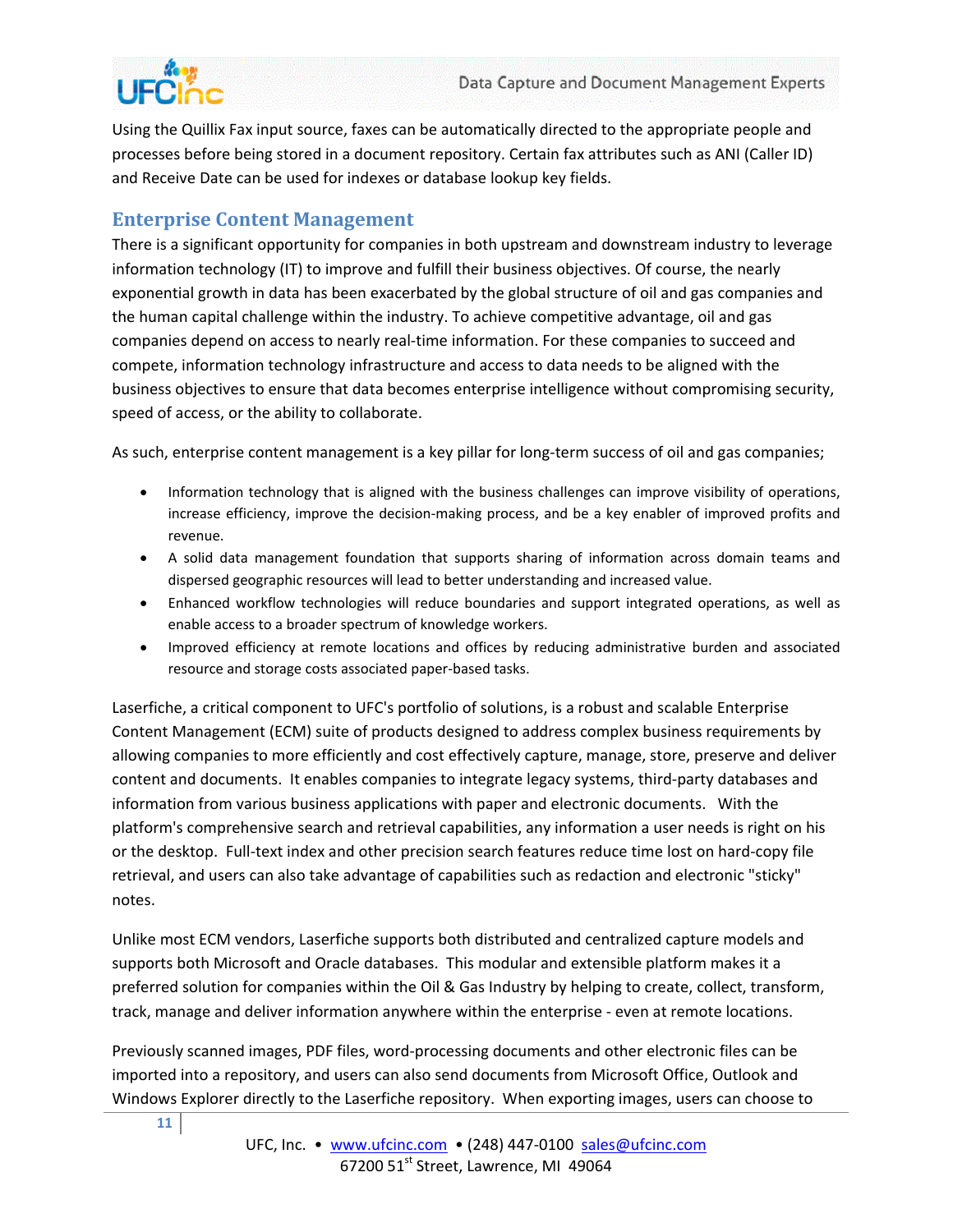

save in different file formats, including PDF. Users can also password-protect images exported as PDFs and can export images, text, briefcases, electronic documents and search result lists.

To simplify system administration, the Laserfiche product suite is built on top of Microsoft technologies, deploys quickly and easily scales to accommodate both an increasing number of users and high‐volume repository growth.

Laserfiche is a global solution, with deployments in the United States, Europe, Latin America, Australia, the Middle East and Africa to name a few, and supports languages including English, Spanish, Portuguese, French, Arabic and Vietnamese.

Capabilities unique to Laserfiche;

- versatile system accommodates both hard‐copy and electronic documents
- support for Microsoft and Oracle database platforms
- support for Microsoft SharePoint
- modular product ‐ pay only for the capabilities needed
- easy to use via client desktop software or web-based interface
- exceptional overall ease of administration
- simple procedures for associating metadata to documents
- robust search capabilities
- simple importing and exporting of files into repository
- intuitive workflow module allows administrators to easily create complex workflows for users
- demonstrates compliance with Sarbanes-Oxley, HIPAA and fully Department of Defense (DoD) compliant. Documents can be erased securely with deletion protocols compatible with DoD 5220.22‐M